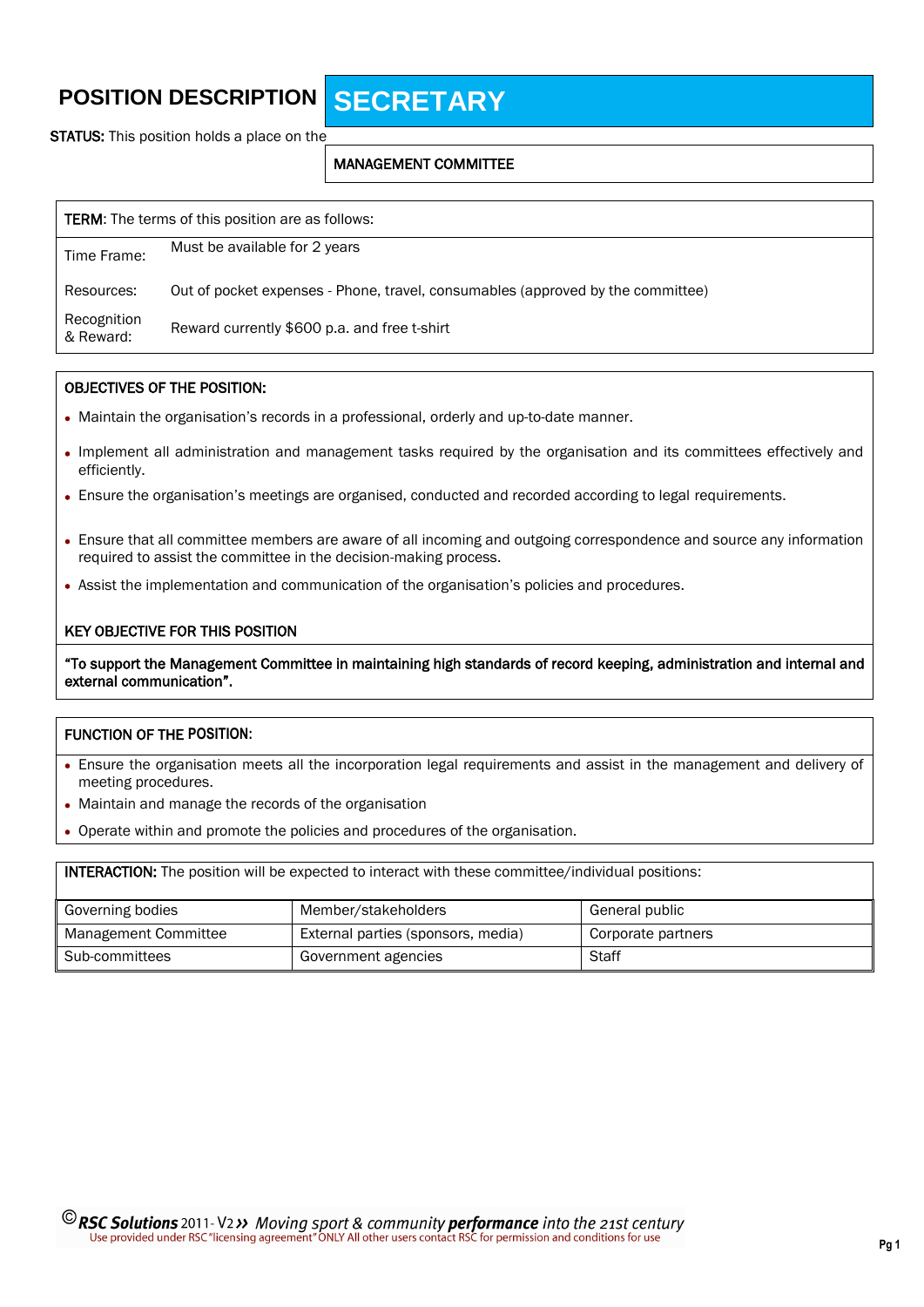| <b>OUTCOMES / PERFORMANCE MEASURES</b>                                                  |                                                                                                                                                                                                                                                                                                                                                                        |  |
|-----------------------------------------------------------------------------------------|------------------------------------------------------------------------------------------------------------------------------------------------------------------------------------------------------------------------------------------------------------------------------------------------------------------------------------------------------------------------|--|
| <b>OUTCOME</b>                                                                          | KPI (HOW WE WILL MEASURE SUCCESS)                                                                                                                                                                                                                                                                                                                                      |  |
| The organisation<br>legal/administration<br>requirements are met                        | All information required by the organisation is submitted, completed and up to date.<br>All incorporation requirements are in order and up to date.                                                                                                                                                                                                                    |  |
| Effective management and<br>administration provided                                     | All specific actions stipulated on the position task sheets are completed within the<br>timeframes and to the standard required.                                                                                                                                                                                                                                       |  |
| <b>Highly maintained records</b><br>presented that are current and<br>easily accessible | Minutes of meetings are completed, actioned accurately, distributed and stored<br>appropriately.<br>All committee members are satisfied with the standard and access of the organisation<br>records. All meeting administration and records are organised in a professional<br>manner.<br>All organisation records are stored in a manner suitable for external audit. |  |
| <b>Improved Communication</b>                                                           | Relevant information is received from and reaches the relevant committee members,<br>members, group &/or individual.                                                                                                                                                                                                                                                   |  |

| <b>VISION</b> | Is to continue to improve and develop the club and secure its future.                                |
|---------------|------------------------------------------------------------------------------------------------------|
| <b>VALUES</b> | Develop a club that promotes the needs of our clients, volunteers and spectators                     |
| <b>GOAL</b>   | To continue to develop the club while providing an activity that is fun, safe and enjoyable for all. |

# TRAINING REQUIREMENTS FOR THIS POSITION: The holder of this position requires training in these areas in order to promote success:

Induction Training

Organisation data collection processes and File management.

| POLICIES & PROCEDURES REQUIRED TO UNDERTAKE THIS POSITION:                         |                                                                     |  |  |  |
|------------------------------------------------------------------------------------|---------------------------------------------------------------------|--|--|--|
| Code of Conduct - Players                                                          | <b>Member Protection Policy</b>                                     |  |  |  |
| Code of Conduct - Parents & Spectators                                             | Photography Policy & Procedure                                      |  |  |  |
| <b>Child Protection Policy</b>                                                     | Procedure for Handling Allegations of Child Abuse                   |  |  |  |
| <b>Child Protection Procedure</b>                                                  | Recognition & Reward Policy & Procedure                             |  |  |  |
| Disciplinary Action & Dismissal Policy & Procedure -<br>Volunteers                 | Risk Management & Safety Policy & Procedure                         |  |  |  |
| Disciplinary Action & Dismissal Policy & Procedure -<br>Players, Parents, Visitors | Social Media Policy & Procedure                                     |  |  |  |
| Equal Opportunity Employment Policy & Procedure                                    | Substance Use & Abuse Policy & Procedure                            |  |  |  |
| Grievance Procedure                                                                | Volunteer Induction Policy & Procedure Expectations &<br>Commitment |  |  |  |
| Harassment & Sexual Abuse Policy & Procedure                                       | Volunteer Training Policy & Procedure                               |  |  |  |
| Incorporation requirements                                                         |                                                                     |  |  |  |
| Management & Support Policy & Procedures                                           |                                                                     |  |  |  |

**C** RSC Solutions 2011-V2 >> Moving sport & community performance into the 21st century<br>Use provided under RSC "licensing agreement" ONLY All other users contact RSC for permission and conditions for use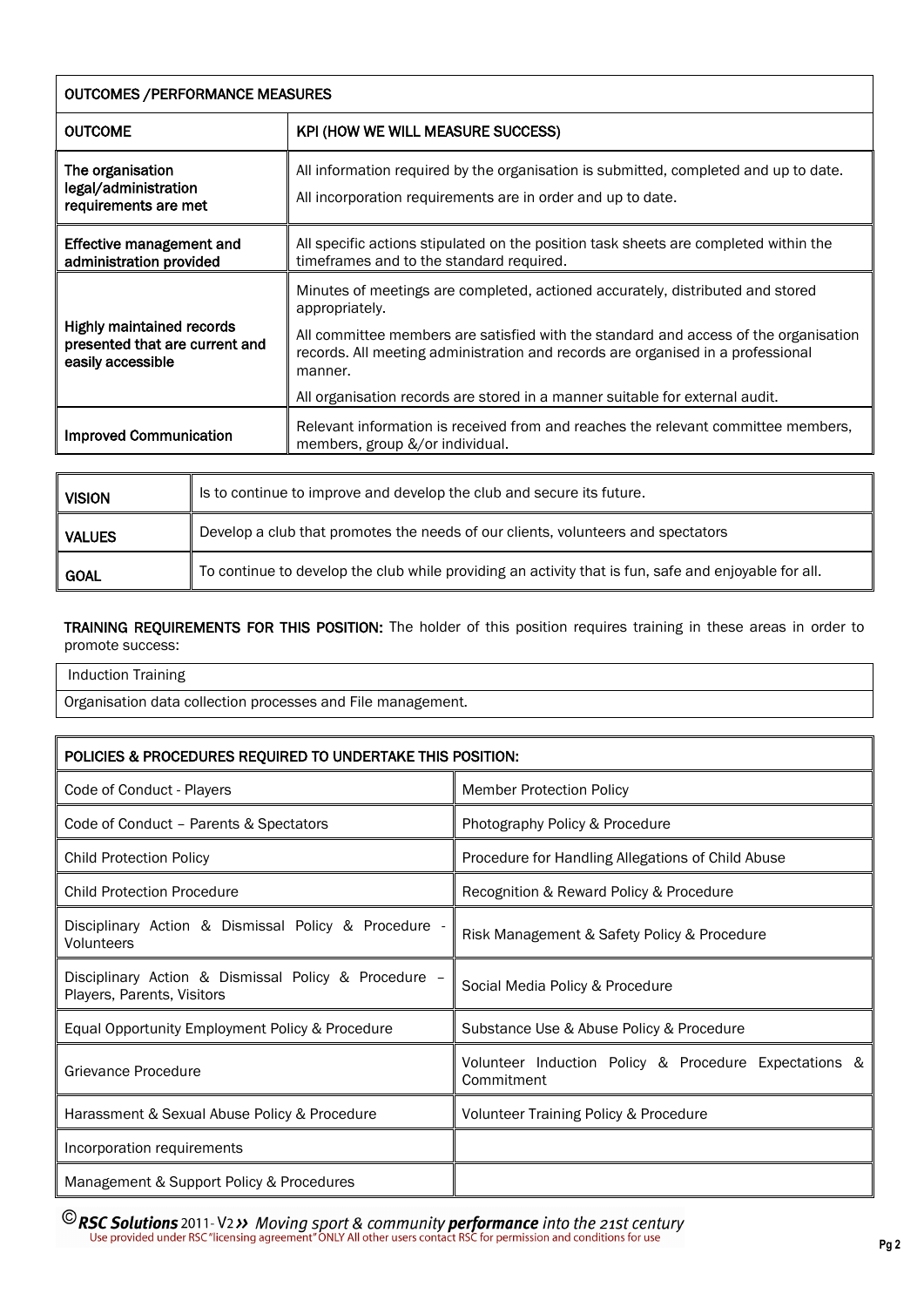#### REVIEW OF POSITION DESCRIPTION**:**

This position description will be reviewed

DATE / / BY Whole Committee

Was conducted in consultation with the person/s holding this position

#### REVIEW OF POSITION PERFORMANCE**:**

This individual's performance will be reviewed

DATE  $/$  / BY 2 persons elected by the committee + 1 external person

Was conducted in consultation with the person/s holding this position

#### SIGN OFF

I have read and understood all the policies, procedures, incorporation, and legislation requirements expected of this position.

I hereby agree that I am able to carry out the requirements as detailed and I agree to uphold the vision, values, goals and policies of the organisation that elected me to this position

I hereby agree to regularly attend committee meetings, special meetings and organisation functions required of my position.

I accept that if I am unable to complete my responsibilities in accordance with the determined expectations, that I will vacate the position immediately; and/or acknowledge the organisation will have the right to declare the position vacant

### POSITION HOLDER

| <b>NAME</b> | <b>SIGNATURE</b> | <b>DATE</b> |
|-------------|------------------|-------------|
|             |                  |             |

# WITNESSED BY

| <b>NAME</b> | <b>DATE</b><br><b>SIGNATURE</b> |  |
|-------------|---------------------------------|--|
|             |                                 |  |

This document is supported by a "Task Sheet" which clarifies the specific tasks, risks levels and timeframes for completion for this position.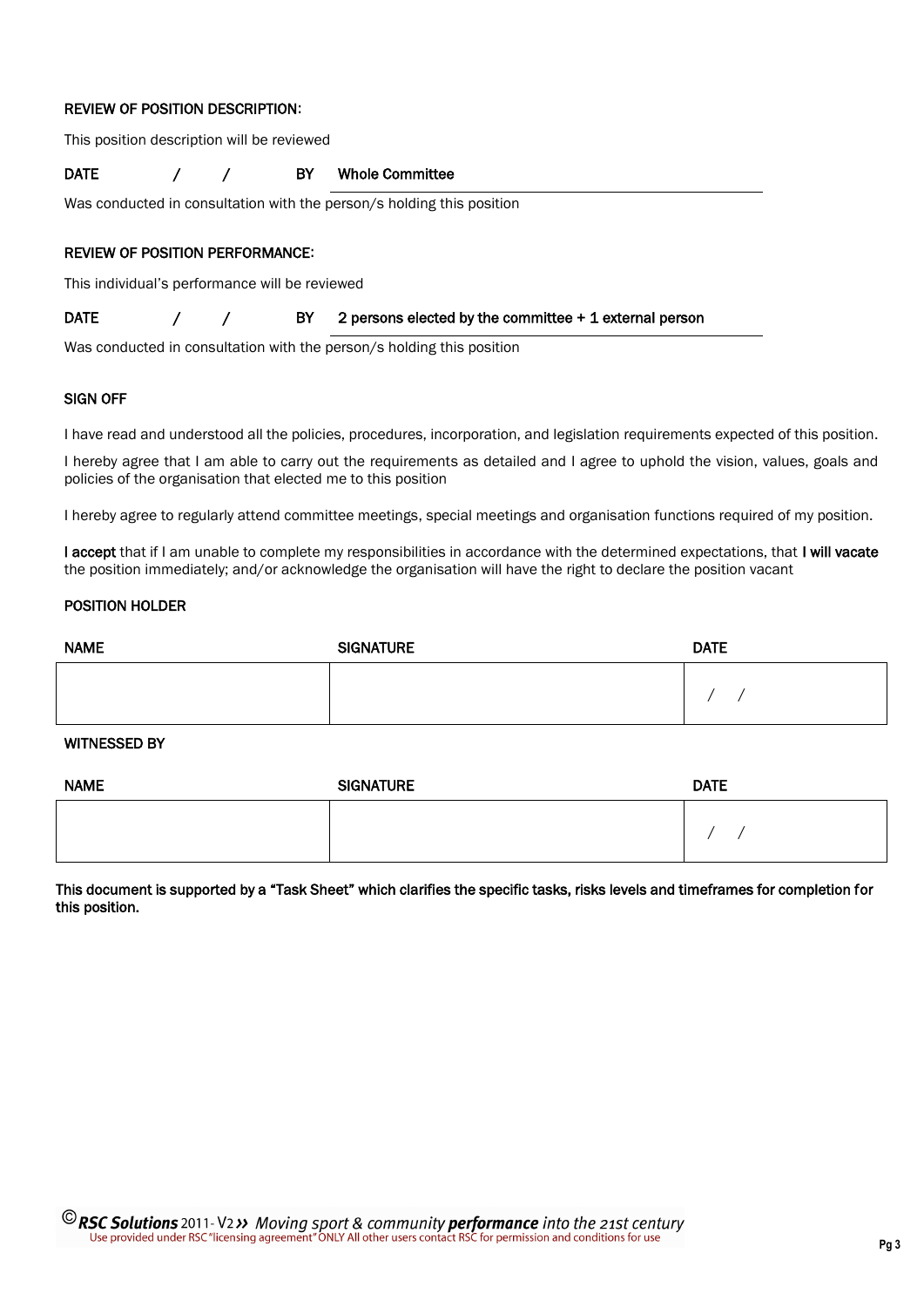# DETAILS FOR PAYMENT OF REWARD

| Name of Account   |  |
|-------------------|--|
| <b>Bank</b>       |  |
| <b>BSB</b>        |  |
| <b>Account No</b> |  |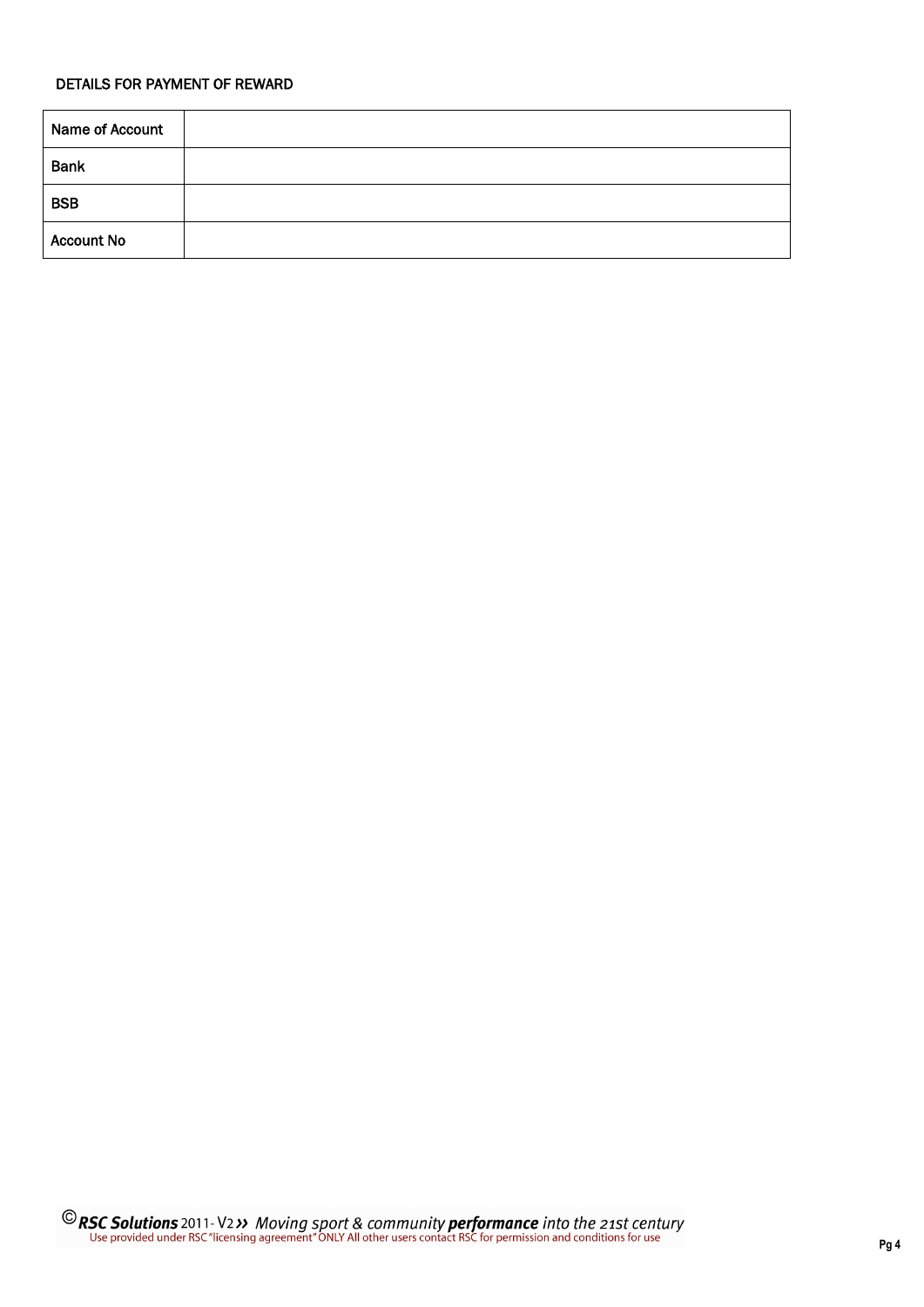# **TASK SHEET**

| <b>SECRETARY</b>                                                       |                              |                                                                                                                                                                                                                |                           |
|------------------------------------------------------------------------|------------------------------|----------------------------------------------------------------------------------------------------------------------------------------------------------------------------------------------------------------|---------------------------|
| <b>TASK</b>                                                            | <b>RISK</b><br><b>FACTOR</b> | <b>EXPECTED OUTCOME</b>                                                                                                                                                                                        | <b>WHEN</b>               |
| Ensure the responsibilities of the<br>secretary under the Associations | $\boldsymbol{\mathsf{H}}$    | Notify any change of the registered office of the association<br>(section 17).                                                                                                                                 | Within 1 mth              |
| <b>Incorporation Act are</b><br>discharged.                            | H                            | Comply with any request from the department of fair-trading<br>for a complete copy of the association's rules (section 52).                                                                                    | As needed                 |
|                                                                        | M                            | Make the rules available to members if asked and if<br>reasonable costs are met (section 53).                                                                                                                  | As needed                 |
|                                                                        | H                            | Ensure that the rules are printed in legible form (section<br>54).                                                                                                                                             | Always                    |
|                                                                        | H                            | Provide a certified copy of the audited financial statements<br>and the return required to the department within one month<br>of the adoption of the statements by the annual general<br>meeting (section 59). | 1 mth after<br><b>AGM</b> |
|                                                                        | H                            | Notify the department of any change of president, secretary<br>or treasurer within 1 month (section 68).                                                                                                       | Within 1 mth              |
|                                                                        | H                            | Be one of the signatories for negotiable instruments<br>(cheques) (regulation 12, schedule 5).<br>Serving as the public officer for the purposes of tax<br>legislation.                                        | Always                    |
| AGM                                                                    | H                            | Ensure agenda papers and minutes of association general<br>meetings are distributed as per the constitution<br>requirements.                                                                                   | Yearly                    |
|                                                                        | Н                            | Manage and administer the AGM tasks as required of the<br>secretary in the constitution.                                                                                                                       | Yearly                    |
|                                                                        | H                            | For AGM contribute to the Management Committee Report<br>presented at the meeting.                                                                                                                             | Yearly                    |
| <b>Committee Meetings</b>                                              | н                            | Ensure agenda papers and minutes of management<br>committee meetings are distributed.                                                                                                                          | 1 wk prior                |
|                                                                        | H                            | Ensure key correspondence is processed.                                                                                                                                                                        | Always                    |
|                                                                        | H                            | For Committee meetings provide a report on<br>communication and volunteers matters (portfolios).                                                                                                               | Always                    |
| Registrations and Start of<br>Season                                   | н                            | Prepare and update all documentation in preparation for<br>start of season.<br>Coordinate the schedule, activities, venues, people and<br>technology support in conjunction with other members of              | Always                    |

**C** RSC Solutions 2011-V2 >> Moving sport & community performance into the 21st century Use provided under RSC "licensing agreement" ONLY All other users contact RSC for permission and conditions for use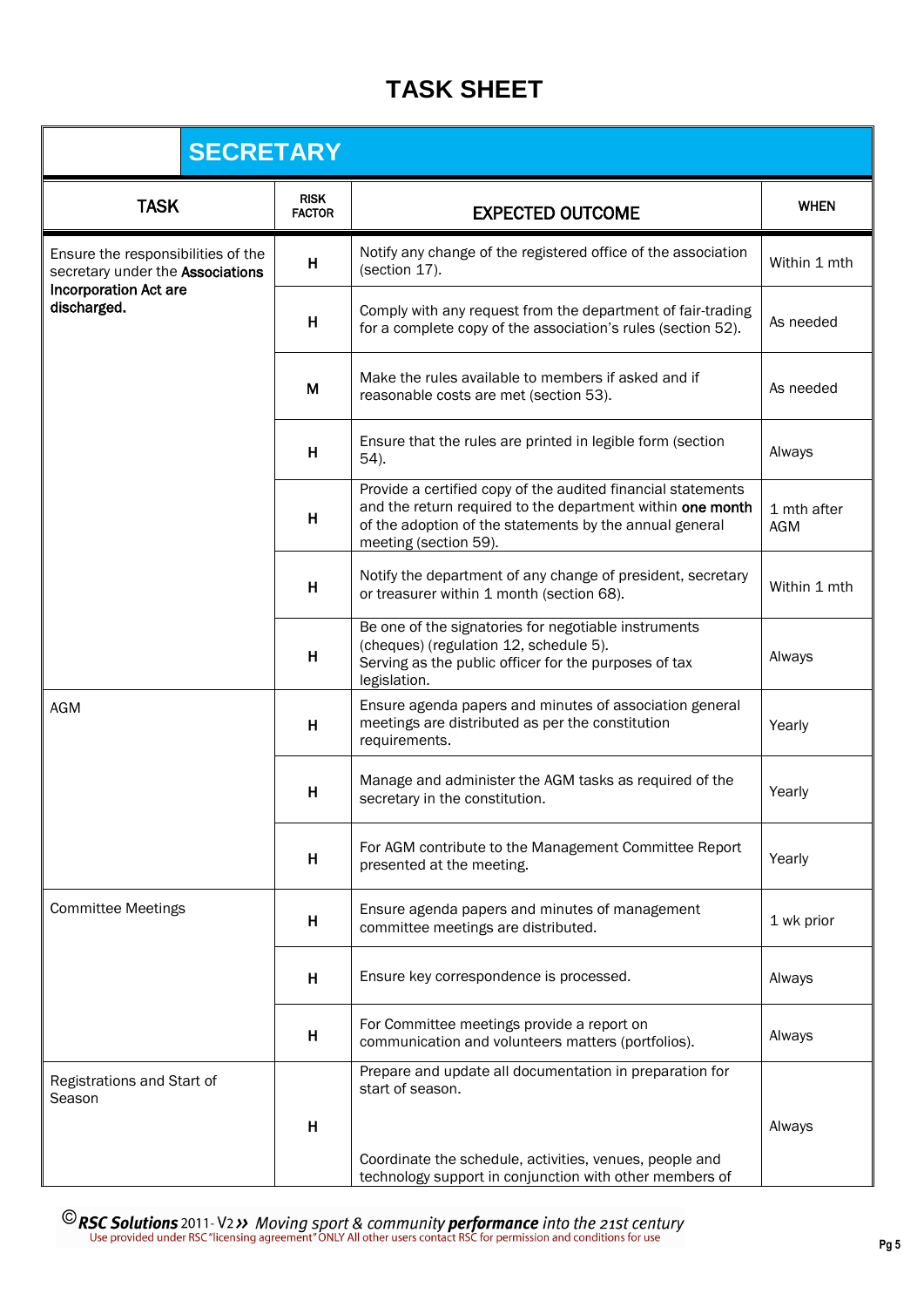| <b>SECRETARY</b>                                    |                              |                                                                                                                                                                                             |                    |
|-----------------------------------------------------|------------------------------|---------------------------------------------------------------------------------------------------------------------------------------------------------------------------------------------|--------------------|
| <b>TASK</b>                                         | <b>RISK</b><br><b>FACTOR</b> | <b>EXPECTED OUTCOME</b>                                                                                                                                                                     | <b>WHEN</b>        |
|                                                     |                              | the Management Committee and Operational volunteers<br>(see Season Start Up Checklist).                                                                                                     |                    |
|                                                     | H                            | Ensure membership applications and renewals are<br>administered appropriately and on a timely basis.                                                                                        | Always             |
| Record keeping                                      | H                            | Ensure key records of the association are kept securely and<br>in accordance with legal requirements.<br>Prepare, or oversee the preparation of and distribution of<br>minutes of meetings. | Always             |
|                                                     |                              | Be aware of the contractual arrangements with local council<br>and/or facility owner/lessor.                                                                                                | Always             |
| Contracts                                           | н                            | Be aware of all contractual arrangements with funding<br>programs.                                                                                                                          | Always             |
| Policy and procedures                               | M                            | As an executive member, be aware of the content of all<br>policies and procedures and ensure that they are reviewed<br>annually.<br>Oversee adherence to policies and procedures.           | Always             |
| Confidentiality                                     | Н                            | Implementation of the code of conduct and confidentiality<br>requirements of the Management Committee.                                                                                      | Always             |
| Planning/risk reduction task                        | н                            | As a Management Committee member, manage the<br>outcomes of the operational plan and risk reduction tasks.                                                                                  | Always             |
| Know if the constitution needs to<br>be reviewed    | М                            | If a review is required, ensure the full committee is made<br>aware of its obligations.                                                                                                     | Start of year      |
| Volunteer Management and<br><b>Child Protection</b> | н                            | Ensure that the recognition and reward program is in place<br>prior to the commencement of the season/duties.                                                                               | Prior to<br>season |
|                                                     | H                            | Ensure the recognition program is being implemented. This<br>includes sighting and recording of Blue Cards for volunteers<br>and contractors where required.                                | Always             |
| Insurance                                           | H                            | Ensure that all insurance claims and reports are completed<br>in compliance with the Insurers & sports requirements and<br>timeframes                                                       | Always             |
| Schools Liaison and<br>Communication                | H                            | Liaise with schools, develop and maintain a good<br>relationship with schools with a focus on recruitment of<br>players, and advertising sign on.                                           | Always             |
| Communication (Internal and<br>External)            | н                            | Be main communicator for the club. Oversee Web and<br>Facebook presence, role occupants and communication<br>standards                                                                      | Always             |